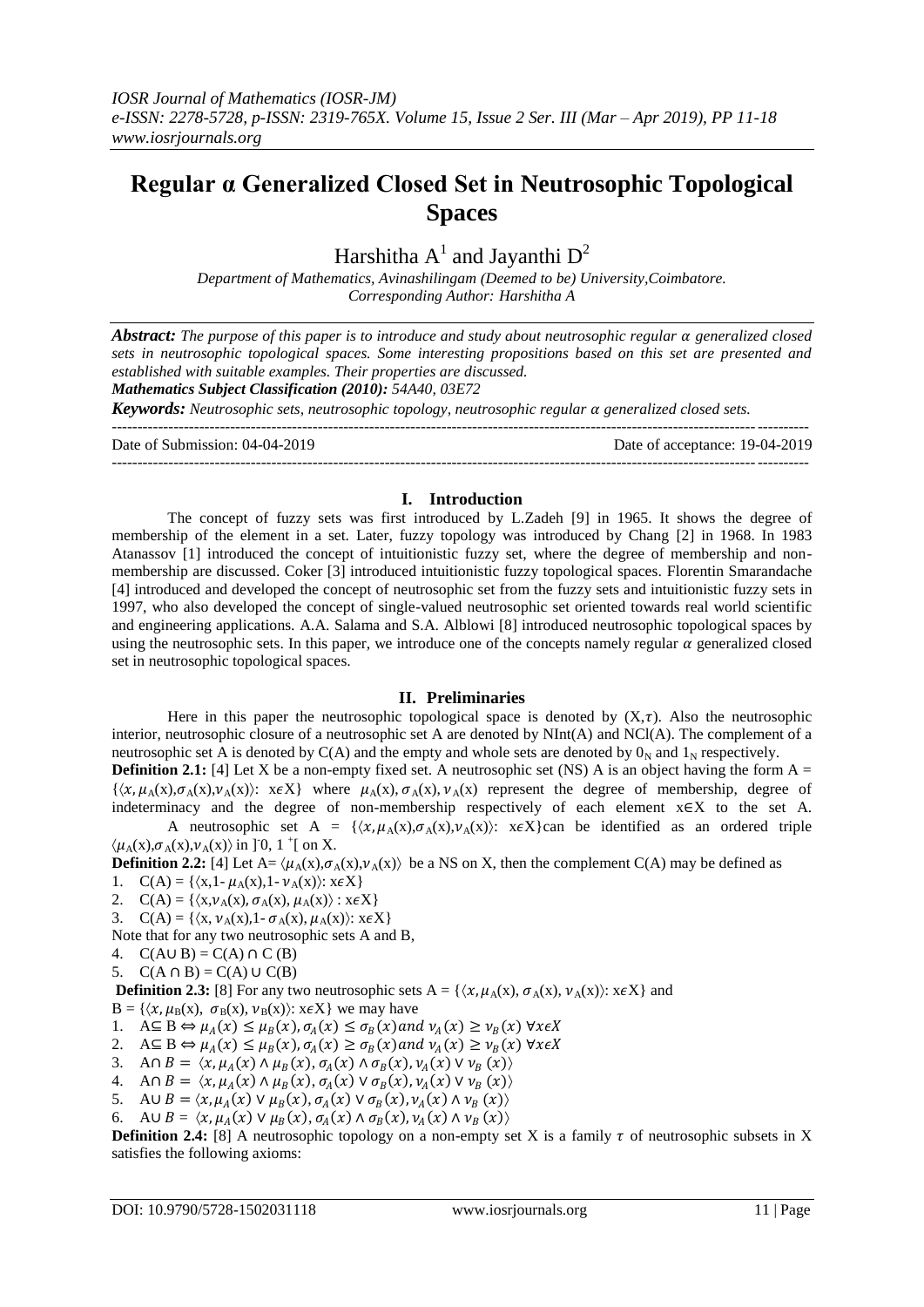- $(NT_1)$   $0_N, 1_N \in \tau$
- (NT<sub>2</sub>)  $G_1 \cap G_2 \in \tau$  for any  $G_1, G_2 \in \tau$
- (NT<sub>3</sub>)  $\cup G_i \in \tau \forall {\{G_i : i \in J\}} \subseteq \tau$

In this case the pair  $(X, \tau)$  is a neutrosophic topological space and any neutrosophic set in  $\tau$  is known as a neutrosophic open set (NOS) in X. A neutrosophic set A is a neutrosophic closed set (NCS) if and only if its complement C(A) is a neutrosophic open set in X. Here the empty set  $(0<sub>N</sub>)$  and the whole set  $(1<sub>N</sub>)$  may be defined as follows:

- (0<sub>1</sub>)  $0_N = \{\langle x, 0, 0, 1 \rangle : x \in X\}$
- $(0_2)$   $0_N = {\langle x, 0,1,1 \rangle : x \in X}$
- (0<sub>3</sub>)  $0_N = \{\langle x, 0,1,0\rangle : x \in X\}$
- (0<sub>4</sub>)  $0_N = {\{\langle x, 0,0,0 \rangle : x \in X\}}$
- (1<sub>1</sub>)  $1_N = \{ \langle x, 1, 0, 0 \rangle : x \in X \}$
- (1<sub>2</sub>)  $1_N = \{\langle x, 1, 0, 1 \rangle : x \in X\}$
- $(1_3)$   $1_N = {\langle x, 1,1,0 \rangle : x \in X}$
- (1<sub>4</sub>)  $1_N = \{ \langle x, 1,1,1 \rangle : x \in X \}$

**Definition 2.5:** [8] Let  $(X, \tau)$  be a NTS and A=  $\{ \langle x, \mu_A(x), \sigma_A(x), \nu_A(x) \rangle : x \in X \}$  be a NS in X. Then the neutrosophic interior and the neutrosophic closure of A are defined by

 $NInt(A) = \bigcup \{ G : G \text{ is an NOS in } X \text{ and } G \subseteq A \}$ 

 $NCI(A) = \bigcap \{ K: K \text{ is an NCS in } X \text{ and } A \subseteq K \}$ 

Note that for any NS A,  $NCl(C(A)) = C(NInt(A))$  and  $NInt(C(A)) = C(NCl(A)).$ 

**Definition 2.6:** [5] A neutrosophic set A of a neutrosophic topological space X is said to be

- (i) a neutrosophic pre-open set if  $A \subseteq NInt(NCl(A))$
- (ii) a neutrosophic semi-open set if  $A \subseteq NCl(NInt(A))$
- (iii) a neutrosophic  $\alpha$  open set if A⊆NInt(NCl(NInt(A)))

(iv) a neutrosophic semi-  $\alpha$ -open set if A⊆NCl( $\alpha$ NInt(A))

**Definition 2.7:** [5] A neutrosophic set A of a neutrosophic topological space X is said to be

- (i) a neutrosophic pre-closed set if  $NCl(NInt(A)) \subseteq A$
- (ii) a neutrosophic semi-closed set if  $NInt(NCl(A)) \subseteq A$

(iii) a neutrosophic  $\alpha$ - closed set if NCl(NInt(NCl(A)))  $\subseteq$  A

(iv) a neutrosophic semi-  $\alpha$ -closed set if NInt( $\alpha$ NCl(A))  $\subseteq$  A

**Definition 2.8:** [6] A neutrosophic set A in a neutrosophic topological space  $(X, \tau)$  is said to be a neutrosophic regular closed set, if  $A = NC(NInt(A))$  and neutrosophic regular open set if  $NInt(NCl(A)) = A$ .

**Definition 2.9:** [7] A neutrosophic set A in a neutrosophic topological space  $(X, \tau)$  is said to be a neutrosophic generalized closed set, if  $NCI(A) \subseteq U$  whenever  $A \subseteq U$  and U is a neutrosophic open set in X.

**Definition 2.10:** [6] A neutrosophic set (NS) A in a neutrosophic topological space  $(X, \tau)$  is a neutrosophic  $\alpha$ generalized closed set, if  $N\alpha C(A) \subseteq U$  whenever  $A \subseteq U$  and U is a neutrosophic open set in X.

#### **III. Neutrosophic Regular Generalized Closed Set**

In this section, we introduce neutrosophic regular generalized closed sets and analyse some of their properties. **Definition 3.1:** A neutrosophic set A in a neutrosophic topological space  $(X, \tau)$  is said to be a neutrosophic regular generalized closed set, if NCl(A)  $\subseteq$  U whenever A  $\subseteq$  U and U is a neutrosophic regular open set in X. The complement  $A<sup>c</sup>$  of the neutrosophic regular generalized closed set is a neutrosophic regular generalized open set

**Example** 3.2: Let  $X = \{a,b\}$  and  $\tau = \{0_N, U, V, 1_N\}$  where  $U = \langle x, (0.6, 0.7), (0.1, 0.1), (0.4, 0.2) \rangle$  and  $V = \langle x, (0.1, 0.2), (0.1, 0.1), (0.8, 0.8) \rangle$ , then  $(X, \tau)$  is a neutrosophic topological space. Here the neutrosophic set A=  $\langle x, (0.2, 0.2), (0.1, 0.1), (0.6, 0.7) \rangle$  is a neutrosophic regular generalized closed set in X, since A  $\subseteq$  U and U is a neutrosophic regular open set, we have NCl(A) = U<sup>c</sup>  $\subseteq$  U.

**Proposition 3.3:** Every neutrosophic closed set is a neutrosophic regular generalized closed set in X, but not conversely in general.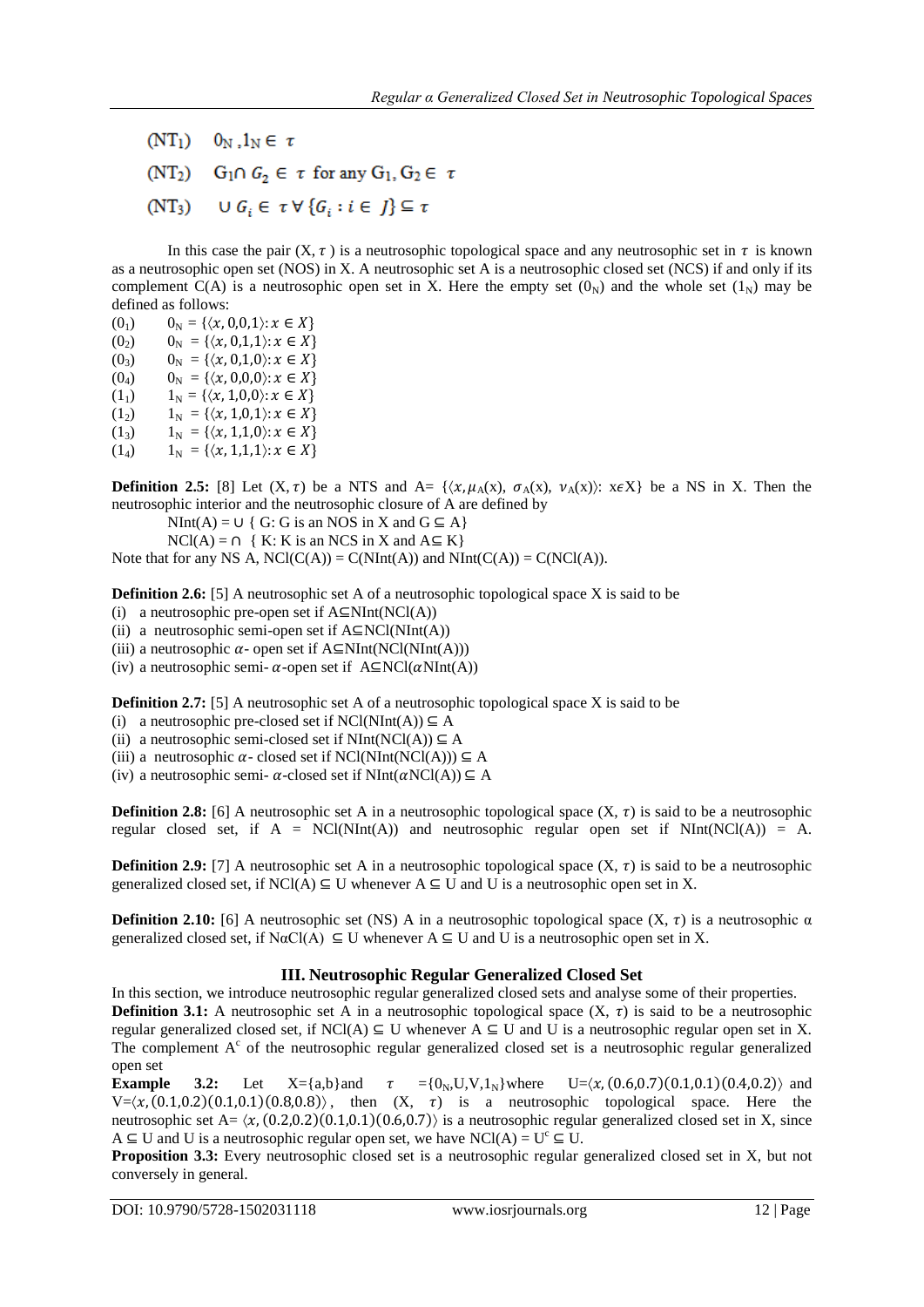**Proof:** Let U be a neutrosophic regular open set in X such that  $A \subseteq U$ . Since A is a neutrosophic closed set,  $NCI(A) = A$ . By hypothesis,  $NCI(A) \subseteq U$ . Thus A is a neutrosophic regular generalized closed set in X.

**Example** 3.4: Let X ={a,b}and $\tau$ ={0<sub>N</sub>,U,V,1<sub>N</sub>},where U= $\langle x, (0.6, 0.7)(0.1, 0.1)(0.4, 0.2) \rangle$  and  $V=(x, (0.1, 0.2), (0.1, 0.1), (0.8, 0.8))$ , then  $(X, \tau)$  is a neutrosophic topological space. Here the neutrosophic set  $A = \langle x, (0.2, 0.2), (0.1, 0.1), (0.6, 0.7) \rangle$  is a neutrosophic regular generalized closed set in X. Since for  $A \subseteq U$  and U is a neutrosophic regular open set, we have NCl(A) =  $U^c \subseteq U$ . But A is not a neutrosophic closed set in X as  $NCI(A) = U^c \neq A$ .

**Proposition 3.5:** The union of two neutrosophic regular generalized closed set is a neutrosophic regular generalized closed set in X.

Proof: Let A and B be neutrosophic regular generalized closed sets in X. Let A ∪ B  $\subseteq$  U and U be a neutrosophic regular open set in X, where A  $\subseteq$  U and B  $\subseteq$  U. Then NCl(A ∪ B) = NCl(A) ∪ NCl(B)  $\subseteq$  U, by hypothesis. Hence A ∪ B is also a neutrosophic regular generalized closed set in X.

#### **IV. Neutrosophic Regular α Generalized Closed Set**

In this section, we introduce neutrosophic regular α generalized closed set and analyse some of their properties.

**Definition 4.1:** A neutrosophic set A in a neutrosophic topological space  $(X, \tau)$  is said to be neutrosophic regular α generalized closed set, if NαCl(A)  $\subseteq$  U whenever A  $\subseteq$  U and U is a neutrosophic regular open set in X.

**Example** 4.2:LetX={a,b}and  $\tau = \{0_N, U, V, 1_N\}$ , where  $U = \langle x, (0.4, 0.2) (0.1, 0.1) (0.6, 0.7) \rangle$  and  $V = (x, (0.8, 0.8), (0.1, 0.1), (0.2, 0.2))$ , then  $(X, \tau)$  is a neutrosophic topological space. Here the neutrosophic set  $A = \langle x, (0.2, 0.2), (0.1, 0.1), (0.8, 0.8) \rangle$  is a neutrosophic regular  $\alpha$  generalized closed set in X. Since A  $\subseteq$  U and U is a neutrosophic regular open set, we have  $N\alpha Cl(A) = A\upsilon NCl(NInt(NCl(A))) = 0_N \subseteq U$ .

**Proposition 4.3:** Every neutrosophic closed set is a neutrosophic regular α generalized closed set in X , but not conversely in general.

**Proof:** Let U be a neutrosophic regular open set in X such that  $A \subseteq U$ . Since A is neutrosophic closed set,  $NCI(A) = A$ . By hypothesis,  $N\alpha Cl(A) = AUNCl(NInt(NCl(A))) = AUNCl(NInt(A)) \subseteq AUNCl(A) = AUA =$  $A \subseteq U$ . Thus A is a neutrosophic regular  $\alpha$  generalized closed set in X.

**Example 4.4:** Let  $X = \{a,b\}$  and  $\tau = \{0_N, U, V, 1_N\}$ , where  $U = \langle x, (0.6, 0.7) (0.1, 0.1) (0.4, 0.2) \rangle$  and  $V=(x,(0.1,0.2)(0.1,0.1)(0.8,0.8))$ , then  $(X, \tau)$  is a neutrosophic topological space. Here the neutrosophic set A=  $\langle x, (0.2, 0.2), (0.1, 0.1), (0.6, 0.7) \rangle$  is a neutrosophic regular  $\alpha$  generalized closed set in X. Since  $A \subseteq U$  and U is a neutrosophic regular open set, we have  $N\alpha Cl(A) = A UNCl(NInt(NCl(A))) = U^c \subseteq U$ . But A is not a neutrosophic closed set in X as  $NCI(A) = U^c \neq A$ .

**Proposition 4.5:** Every neutrosophic regular closed set is a neutrosophic regular α generalized closed set in X, but not conversely in general.

**Proof:** Let U be a neutrosophic regular open set in X such that  $A \subseteq U$ . Since every neutrosophic regular closed set is a neutrosophic closed set, NCl(A) = A. By hypothesis,  $N\alpha Cl(A) = A UNCl(NInt(NCl(A))) =$ A∪NCl(NInt(A))  $\subseteq$  A∪NCl(A) = A∪A = A  $\subseteq$  U. Hence NαCl(A)  $\subseteq$  U. Thus A is a neutrosophic regular  $\alpha$ generalized closed set in X.

**Example 4.6:** Let  $X = \{a,b\}$  and  $\tau = \{0_N, U, V, 1_N\}$ , where  $U = \langle x, (0.6, 0.7), (0.1, 0.1), (0.4, 0.2) \rangle$  and

 $V = \langle x, (0.1, 0.2), (0.1, 0.1), (0.8, 0.8) \rangle$ , then  $(X, \tau)$  is a neutrosophic topological space. Here the neutrosophic set A=  $\langle x, (0.2, 0.2), (0.1, 0.1), (0.6, 0.7) \rangle$  is a neutrosophic regular  $\alpha$  generalized closed set since  $N\alpha Cl(A) = A\text{UNCl}(N\text{Int}(NCI(A))) = U^c \subseteq U$ , whenever  $A \subseteq U$ . But since  $NCl(N\text{Int}(A)) = U^c \neq A$ . A is not a neutrosophic regular closed set in X.

**Proposition 4.7:** Every neutrosophic  $\alpha$  closed set is a neutrosophic regular  $\alpha$  generalized closed set in X, but not conversely in general.

**Proof:** Let U be a neutrosophic regular open set in X such that  $A \subseteq U$ . Since A is a neutrosophic  $\alpha$  closed set,  $NCI(NInt(NCI(A))) \subseteq A$ . By hypothesis,  $N\alpha CI(A) = AUNCI(NInt(NCI(A))) \subseteq A \cup A = A \subseteq U$ . Hence  $N\alpha CI(A)$  $\subseteq$  U and A is a neutrosophic regular  $\alpha$  generalized closed set in X.

**Example 4.8:** Let  $X = \{a,b\}$  and  $\tau = \{0_N, U, V, 1_N\}$ , where  $U = \langle x, (0.6, 0.7), (0.1, 0.1), (0.4, 0.2) \rangle$  and  $V = \langle x, (0.1, 0.2), (0.1, 0.1), (0.8, 0.8) \rangle$ , then  $(X, \tau)$  is a neutrosophic topological space. Here the neutrosophic set A=  $\langle x, (0.2, 0.2), (0.1, 0.1), (0.6, 0.7) \rangle$  is a neutrosophic regular  $\alpha$  generalized closed set, since  $N\alpha Cl(A) = A\cup NCl(NInt(NCl(A))) = U^c \subseteq U$ , whenever  $A \subseteq U$  and U is a neutrosophic regular open set in X. But since NCl(NInt(NCl(A))) =  $U^c \nsubseteq A$ , A is not a neutrosophic  $\alpha$  closed set in X.

**Proposition 4.9:** Every neutrosophic generalized closed set is a neutrosophic regular α generalized closed set in X , but not conversely in general.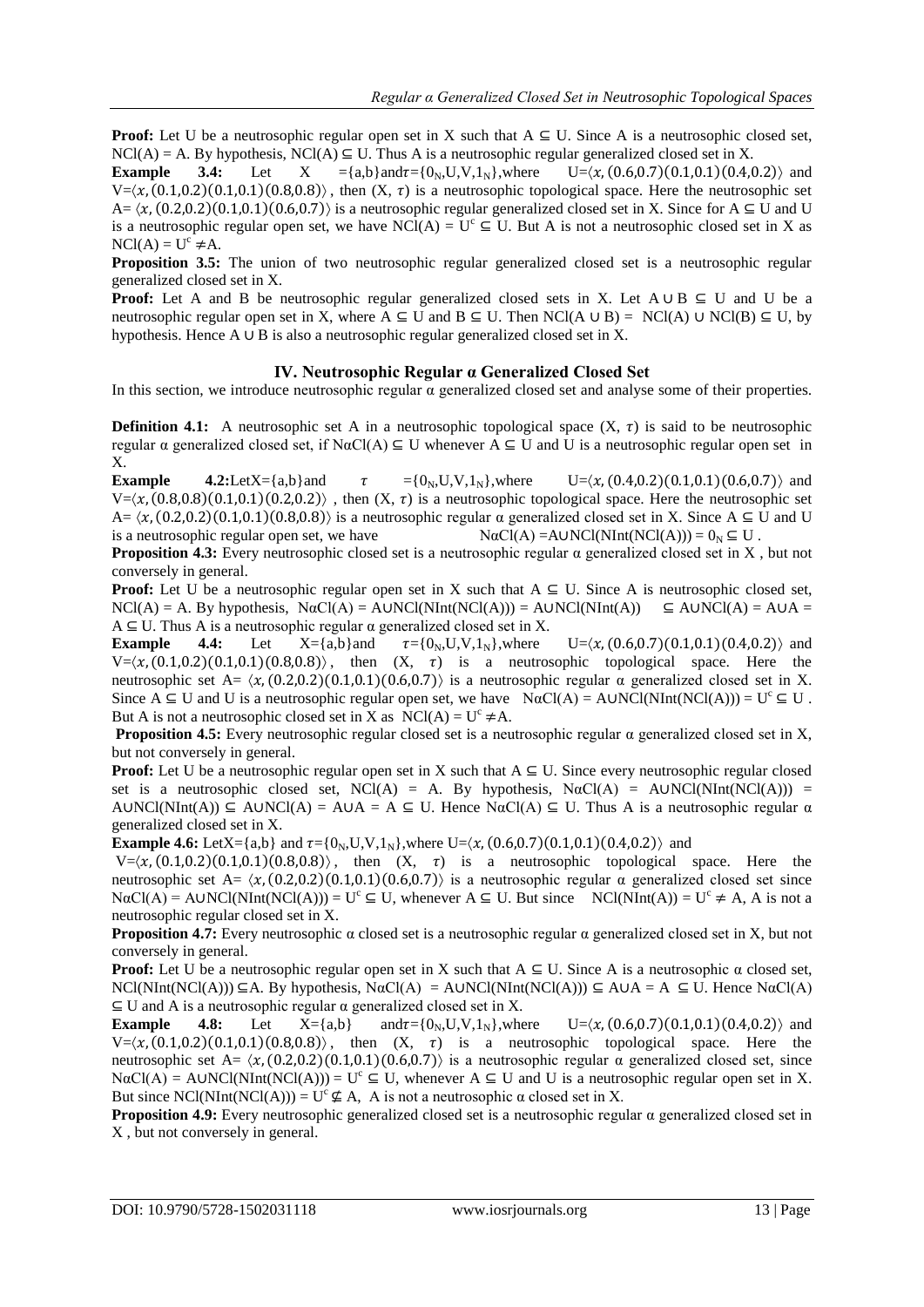**Proof:** Let  $A \subseteq U$  and U be a neutrosophic regular open set in X. By hypothesis, NCl(A)  $\subseteq U$ , whenever  $A \subseteq$ U. This implies,  $N\alphaCl(A) = AUNCl(NInt(NCl(A))) \subseteq AUNCl(A) \subseteq U$ . Therefore A is a neutrosophic regular  $\alpha$ generalized closed set in X.

**Example4.10:**LetX={a,b}and $\tau$ ={0<sub>N</sub>,U,V,1<sub>N</sub>},whereU= $\langle x, (0.6, 0.7)(0.1, 0.1)(0.4, 0.2) \rangle$  and

 $V=\langle x, (0.1,0.2), (0.1,0.1), (0.8,0.8) \rangle$ , then  $(X, \tau)$  is a neutrosophic topological space. Here the neutrosophic set  $A = \langle x, (0.2, 0.2), (0.1, 0.1), (0.6, 0.7) \rangle$  is a neutrosophic regular  $\alpha$  generalized closed set in X. Since  $A \subseteq U$  and U is a neutrosophic regular open set, we have  $N\alpha Cl(A) = AUNCl(NInt(NCl(A))) = U^c \subseteq U$ . But A is not a neutrosophic generalized closed set in X as NCl(A) =  $U^c \nsubseteq U$ , whereas A  $\subseteq U$ .

**Remark 4.11:** Every neutrosophic regular α generalized closed set and neutrosophic pre-closed set in X are independent to each other in general.

**Example 4.12:** Let  $X = \{a,b\}$  and  $\tau = \{0_N, U, V, 1_N\}$ , where  $U = \langle x, (0.6, 0.7), (0.1, 0.1), (0.4, 0.2) \rangle$  and  $V=\langle \chi, (0.1,0.2) (0.1,0.1) (0.8,0.8) \rangle$ , then  $(X, \tau)$  is a neutrosophic topological space. Here the neutrosophic set  $A = (x, (0.2.0.2)(0.1.0.1)(0.6.0.7))$  is a neutrosophic regular  $\alpha$  generalized closed set, since N $\alpha$ Cl(A) = AUNCl(NInt(NCl(A))) =  $U^c \subseteq U$ , whenever  $A \subseteq U$ . But since NCl(NInt(A)) =  $U^c \nsubseteq A$ , A is not a neutrosophic pre-closed set in X.

**Example 4.13:** Let  $X = \{a,b\}$  and  $\tau = \{0_N, U, V, 1_N\}$  where  $U = \langle x, (0.2, 0.3), (0.1, 0.1), (0.7, 0.7) \rangle$  and  $V=(x, (0.8,0.7) (0.1,0.1) (0.2,0.2))$ , then  $(X, \tau)$  is a neutrosophic topological space. Here the neutrosophic set A=  $\langle x, (0.1, 0.2) (0.1, 0.1) (0.7, 0.8) \rangle$  is a neutrosophic pre-closed set in X, since NCl(NInt(A)) =  $0<sub>N</sub> \subseteq A$ . But since  $N\alpha Cl(A) = AUNCl(NInt(NCl(A))) = U^c \nsubseteq U$  where  $A \subseteq U$  and U is a neutrosophic regular open set in X, A is not a neutrosophic regular α generalized closed set in X.

**Remark 4.14:** Every neutrosophic regular α generalized closed set and neutrosophic semi-closed set in X are independent to each other in general.

**Example 4.15:** Let  $X = \{a,b\}$  and  $\tau = \{0_N, U, V, 1_N\}$ , where  $U = \langle x, (0.6, 0.7), (0.1, 0.1), (0.4, 0.2) \rangle$  and  $V=\langle x, (0.1,0.2), (0.1,0.1), (0.8,0.8) \rangle$ , then  $(X, \tau)$  is a neutrosophic topological space. Here the neutrosophic set  $A = \langle x, (0.2, 0.2), (0.1, 0.1), (0.6, 0.7) \rangle$  is a neutrosophic regular  $\alpha$  generalized closed set, since N $\alpha$ Cl(A) = AUNCl(NInt(NCl(A))) = U<sup>c</sup>  $\subseteq$  U, whenever A  $\subseteq$  U. But since NInt(NCl(A)) = V  $\nsubseteq$  A, A is not a neutrosophic semi-closed set in X.

**Example 4.16:** Let  $X = \{a,b\}$  and  $\tau = \{0_N, U, V, 1_N\}$ , where  $U = \langle \chi, (0.5, 0.2), (0.1, 0.1), (0.5, 0.8) \rangle$  and  $V=\langle x, (0.2,0.2), (0.1,0.1), (0.8,0.8) \rangle$ , then  $(X, \tau)$  is a neutrosophic topological space. Here the neutrosophic set  $A = \langle x, (0.5, 0.2), (0.1, 0.1), (0.5, 0.8) \rangle$  is a neutrosophic semi-closed set in X, since NInt(NCl(A)) = U  $\subseteq$  A. But since  $N\alpha Cl(A) = A UNCl(NInt(NCl(A))) = U^c \nsubseteq U$  where  $A \subseteq U$  and U is a neutrosophic regular open set in X, A is not a neutrosophic regular  $\alpha$  generalized closed set in X.

**Proposition 4.17:** The union of two neutrosophic regular  $\alpha$  generalized closed set is a neutrosophic regular  $\alpha$ generalized closed set in X.

**Proof:** Let A and B be the neutrosophic regular  $\alpha$  generalized closed set in X. Let A ∪ B  $\subseteq$  U where U is a neutrosophic regular open set in X, Then A  $\subseteq$  U and B  $\subseteq$  U. NαCl(A∪ B) = (A∪B)∪NCl(NInt(NCl(A∪B)))  $\subseteq$  $(AUB)$ ∪NCl(A∪B)  $\subseteq$  NCl(A∪B) = NCl(A) ∪ NCl(B)  $\subseteq$  U. Hence A ∪ B is also a neutrosophic regular  $\alpha$ generalized closed set in X.

The relation between various types of neutrosophic closed sets are given in the following diagram:

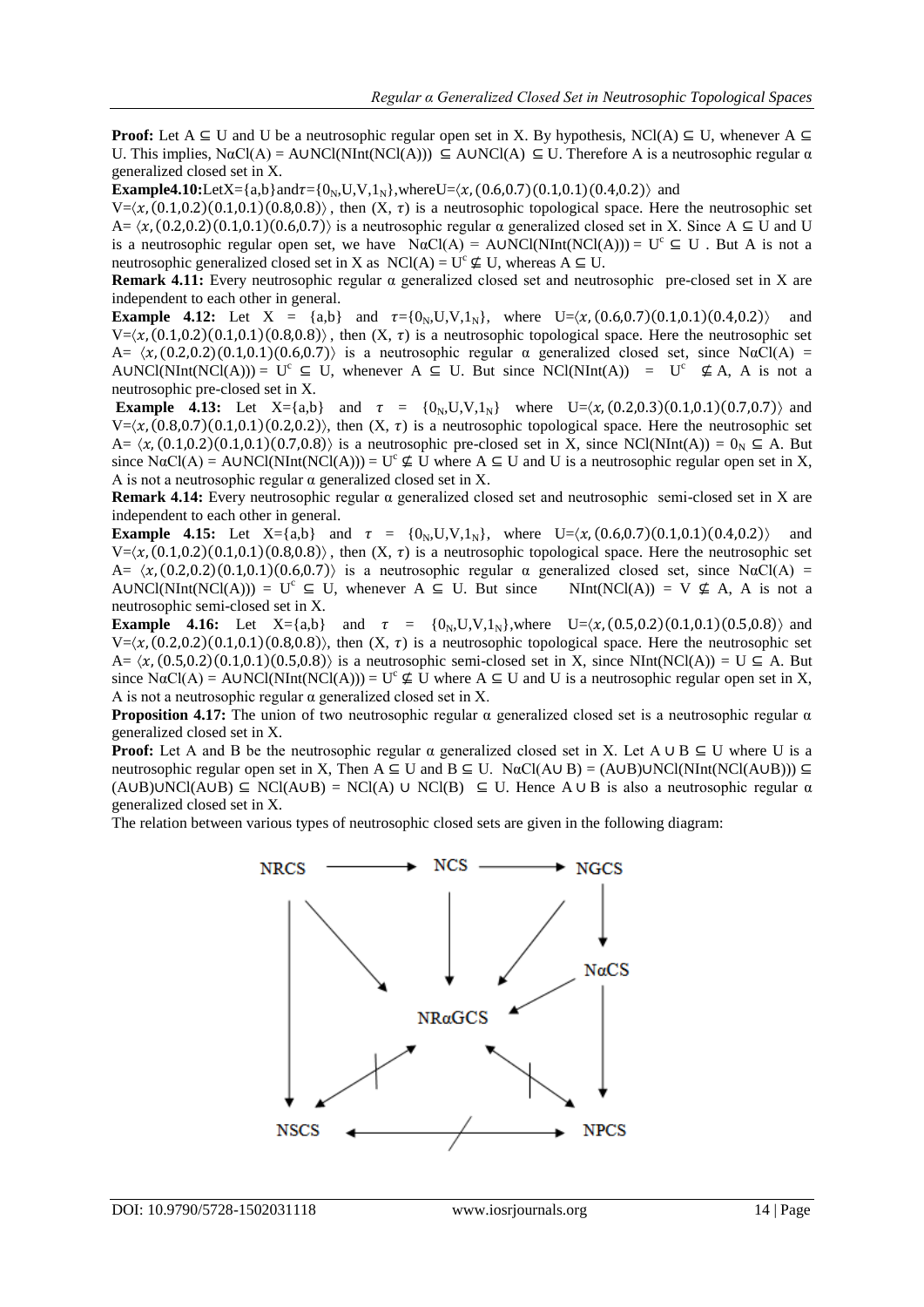**Proposition 4.18:** If A is both a neutrosophic regular open set and neutrosophic regular α generalized closed set in X, then A is a neutrosophic regular generalized closed set in X.

**Proof:** Let  $A \subseteq U$  and  $U$  be a neutrosophic regular open set in X. By hypothesis, we have  $N\alphaCl(A) \subseteq U$  and  $NCI(A) = NCI(NInt(NCl(A))) \subseteq A\cup NCI(NInt(NCl(A))) = N\alphaCl(A) \subseteq U$ . Hence A is a neutrosophic regular generalized closed set in X.

**Proposition 4.19:** If A is both a neutrosophic pre-open set and neutrosophic regular α generalized closed set in X, then A is a neutrosophic regular generalized closed set in X.

**Proof:** Let  $A \subseteq U$  and U be a neutrosophic regular open set in X. By hypothesis we have  $\text{NaCl}(A) \subseteq U$  and  $\text{NCl}(A) \subseteq \text{NCl}(\text{NInt}(\text{NCI}(A))) \subseteq A \cup \text{NCl}(\text{NInt}(\text{NCI}(A))) = \text{NaCl}(A) \subseteq U$ . Hence A is a neutrosophic regular generalized closed set in X.

**Proposition 4.20:** If A is both a neutrosophic regular open set and a neutrosophic regular α generalized closed set in X, then A is a neutrosophic  $\alpha$  closed set in X.

**Proof:** As  $A \subseteq A$ , by the hypothesis,  $N\alpha Cl(A) \subseteq A$ . But we have  $A \subseteq N\alpha Cl(A)$ . This implies  $N\alpha Cl(A) = A$ . Hence A is a neutrosophic  $\alpha$  closed set in X.

**Proposition 4.21:** Let A be a neutrosophic regular  $\alpha$  generalized closed set in X and  $A \subseteq B \subseteq$ NαCl(A), then B is a neutrosophic regular  $\alpha$  generalized closed set in X.

**Proof:** Let  $B \subseteq U$  and U is a neutrosophic regular open set in X. Then  $A \subseteq U$  since  $A \subseteq B$ . As A is a neutrosophic regular  $\alpha$  generalized closed set in X, N $\alpha$ Cl(A)  $\subseteq$  U and by hypothesis B  $\subseteq$  N $\alpha$ Cl(A). This implies  $N\alphaCl(B) \subseteq N\alphaCl(A) \subseteq U$ . Therefore  $N\alphaCl(B) \subseteq U$  and hence B is a neutrosophic regular  $\alpha$  generalized closed set in X.

**Proposition 4.22:** If A is a neutrosophic regular generalized closed set in X and if  $A \subseteq B \subseteq NC(A)$ , then B is a neutrosophic regular α generalized closed set in X.

**Proof:** Let  $B \subseteq U$  and U is a neutrosophic regular open set in X. Then  $A \subseteq U$  since  $A \subseteq B$ . As A is a neutrosophic regular generalized closed set in X, NCl(A)  $\subseteq$  U and by hypothesis B  $\subseteq$  NCl(A). This implies  $N\alpha Cl(B) \subseteq NCl(B) \subseteq NCl(A) \subseteq U$ . Therefore  $N\alpha Cl(B) \subseteq U$  and B is a neutrosophic regular  $\alpha$  generalized closed set in X.

# **V. Neutrosophic Regular Generalized Open Set**

In this section, we introduce neutrosophic regular generalized open sets and analyse some of their properties. **Definition 5.1:** A neutrosophic set A in a neutrosophic topological space  $(X, \tau)$  is said to be a neutrosophic regular generalized open set, if NInt(A)  $\supseteq U$  whenever A  $\supseteq U$  and U is a neutrosophic regular closed set in X.

**Example 5.2:** Let  $X = \{a,b\}$  and  $\tau = \{0_N, U, V, 1_N\}$  where  $U = \langle x, (0.4, 0.5), (0.1, 0.1), (0.5, 0.7) \rangle$  and  $V = \langle x, (0.8, 0.8), (0.1, 0.1), (0.2, 0.3) \rangle$ , then  $(X, \tau)$  is a neutrosophic topological space. Here the neutrosophic set  $A = \langle x, (0.6, 0.7), (0.1, 0.1), (0.2, 0.2) \rangle$  is a neutrosophic regular generalized open set in X, since A  $\supseteq U^c$  and U<sup>c</sup> is a neutrosophic regular closed set, we have NInt(A) = U  $\supseteq U^c$ .

**Proposition 5.3:** Every neutrosophic open set is a neutrosophic regular generalized open set in X, but not conversely in general.

**Proof:** Let U be a neutrosophic regular closed set in X such that  $A \supseteqcup$ . Since A is a neutrosophic open set,  $NInt(A) = A$ . By hypothesis,  $NInt(A) \supseteq U$ . Thus A is a neutrosophic regular generalized open set in X.

**Example 5.4:** Let  $X = \{a,b\}$  and  $\tau = \{0, U, V, 1, V\}$ , where  $U = \langle x, (0,4,0,2) (0,1,0,1) (0,5,0,7) \rangle$  and  $V=(x, (0.8,0.8), (0.1,0.1), (0.2,0.2))$ , then  $(X, \tau)$  is a neutrosophic topological space. Here the neutrosophic set A=  $\langle x, (0.6, 0.7), (0.1, 0.1), (0.2, 0.2) \rangle$  is a neutrosophic regular generalized open set in X. Since for A  $\supseteq U^c$  and U<sup>c</sup> is a neutrosophic regular closed set, we have NInt(A) = U  $\supseteq U^c$ . But A is not a neutrosophic open set in X as  $NInt(A) = U \neq A$ .

**Proposition 5.5:** The intersection of two neutrosophic regular generalized open set is a neutrosophic regular generalized open set in X.

**Proof:** Let A and B be neutrosophic regular generalized open sets in X. Let A ∩ B  $\supseteq$  U and U be a neutrosophic regular closed set in X, where A  $\supseteq$  U and B  $\supseteq$  U. Then  $\text{NInt}(A \cap B) = \text{NInt}(A) \cap \text{NInt}(B) \supseteq$ regular closed set in X, where  $A \supseteq U$  and  $B \supseteq U$ . Then U, by hypothesis. Hence A ∩ B is also a neutrosophic regular generalized open set in X.

# **VI. Neutrosophic Regular α Generalized Open Set**

In this section, we introduce neutrosophic regular  $\alpha$  generalized open set and analyse some of their properties. **Definition 6.1:** A neutrosophic set A in a neutrosophic topological space  $(X, \tau)$  is said to be neutrosophic regular α generalized open set, if  $N\alpha Int(A) \supseteq U$  whenever  $A \supseteq U$  and U is a neutrosophic regular closed set in X. The family of all neutrosophic regular  $\alpha$  generalized open sets of an neutrosophic topological space  $(X,\tau)$  is denoted by NRαGO(X).

**Example 6.2:**Let  $X = \{a,b\}$  and  $\tau = \{0_N, U, V, 1_N\}$ , where  $U = \langle x, (0.5, 0.4), (0.1, 0.1), (0.5, 0.4) \rangle$  and  $V=\langle x, (0.1, 0.2), (0.1, 0.1), (0.7, 0.7) \rangle$ , then  $(X, \tau)$  is a neutrosophic topological space. Here the neutrosophic set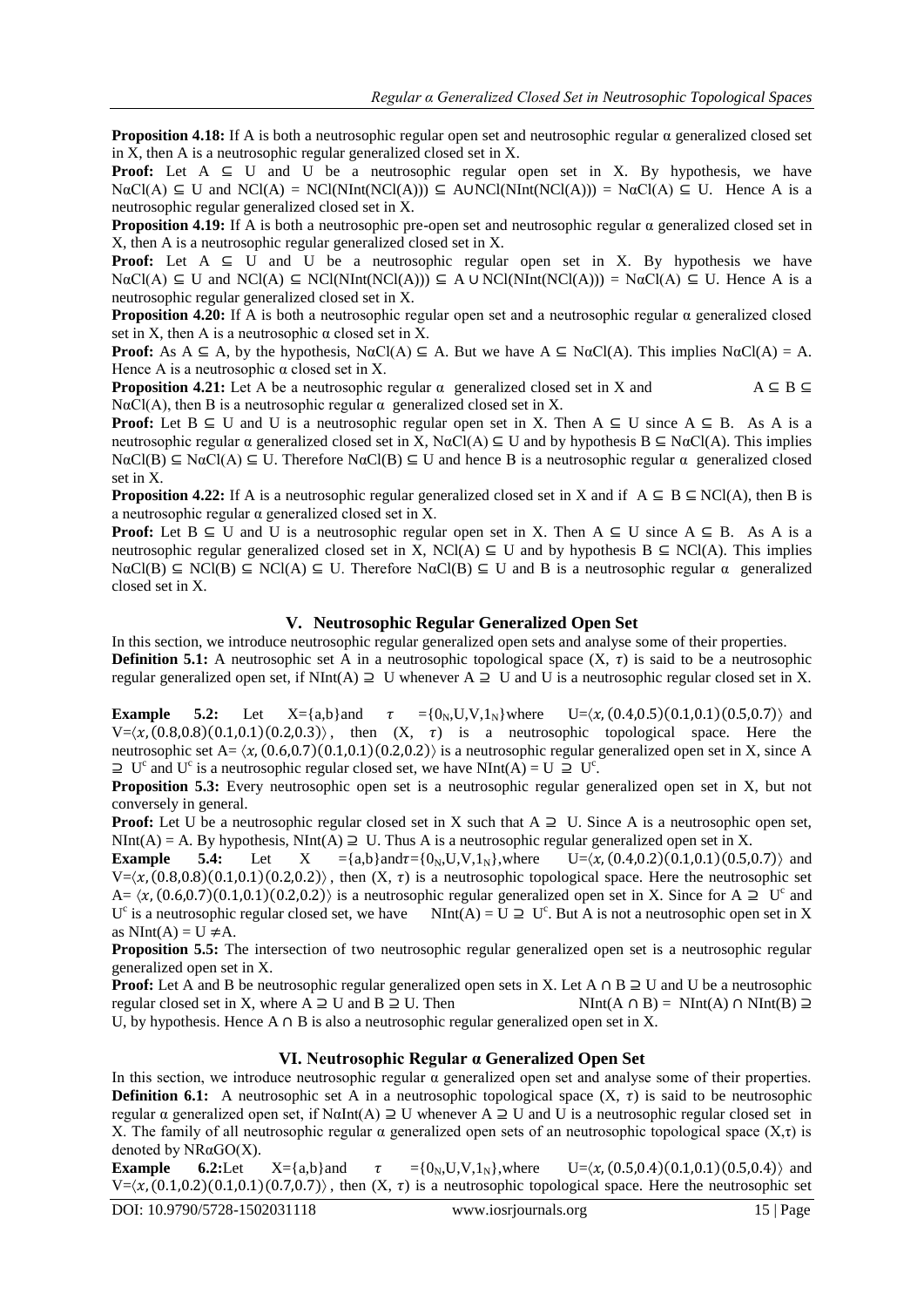$A = \langle x, (0.6, 0.7), (0.1, 0.1), (0.3, 0.1) \rangle$  is a neutrosophic regular  $\alpha$  generalized open set in X. Since  $A \supseteq U^c$  and  $U^c$ is a neutrosophic regular closed set, we have  $N\alpha Int(A) = A\cap NInt(NCl(NInt(A))) = U \supseteq U^c$ .

**Proposition 6.3:** Every neutrosophic open set is a neutrosophic regular  $\alpha$  generalized open set in X, but not conversely in general.

**Proof:** Let U be a neutrosophic regular closed set in X such that  $A \supseteq U$ . Since A is neutrosophic open set,  $NInt(A) = A$ . By hypothesis,  $N\alpha Int(A) = A \cap NInt(NCl(NInt(A)))$  = A $\cap NInt(NCl(A)) \supseteq A \cap NInt(A) = A \cap A$ = A  $\supseteq$  U. Thus A is a neutrosophic regular  $\alpha$  generalized open set in X.<br>**Example** 6.4: Let  $X = \{a,b\}$  and  $\tau = \{0_N, U, V, 1_N\}$ , where

**Example 6.4:** Let  $X = \{a,b\}$  and  $\tau = \{0_N, U, V, 1_N\}$ , where  $U = \langle x, (0.5, 0.4), (0.1, 0.1), (0.5, 0.4) \rangle$  and  $V=(x, (0.1,0.2) (0.1,0.1) (0.7,0.7))$ , then  $(X, \tau)$  is a neutrosophic topological space. Here the neutrosophic set A=  $\langle x, (0.6, 0.7), (0.1, 0.1), (0.3, 0.1) \rangle$  is a neutrosophic regular α generalized open set in X. Since  $A \supseteq U^c$  and  $U^c$  is a neutrosophic regular closed set, we have NαInt(A) = A∩NInt(NCl(NInt(A))) = U  $\supseteq U^c$ . But A is not a neutrosophic open set in X as  $NInt(A) = U \neq A$ .

**Proposition 6.5:** Every neutrosophic regular open set is a neutrosophic regular α generalized open set in X, but not conversely in general.

**Proof:** Let U be a neutrosophic regular closed set in X such that  $A \supseteq U$ . Since every neutrosophic regular open set is a neutrosophic open set,  $NInt(A) = A$ . By hypothesis,  $N\alpha Int(A) = A \cap NInt(NCI(NInt(A)))$  $= A \cap NInt(NCl(A)) = A \cap A = A \supseteq U$ . Hence  $N\alpha Int(A) \supseteq U$ . Thus A is a neutrosophic regular  $\alpha$  generalized closed set in X.

**Example 6.6:**Let X={a,b}and  $\tau$  ={0<sub>N</sub>,U,V,1<sub>N</sub>},where U= $\langle x, (0.5,0.4)(0.1,0.1)(0.5,0.4) \rangle$  and

 $V = (x, (0.1, 0.2), (0.1, 0.1), (0.6, 0.6))$ , then  $(X, \tau)$  is a neutrosophic topological space. Here the neutrosophic set A=  $\langle x, (0.6, 0.7), (0.1, 0.1), (0.3, 0.1) \rangle$  is a neutrosophic regular  $\alpha$  generalized open set since  $\text{NaInt}(A) = \text{A}\cap \text{NInt}(\text{NCI}(\text{NInt}(A))) = U \supseteq U^c$ , whenever  $A \supseteq U^c$ . But since  $\text{NInt}(\text{NCI}(A)) = 1_N \neq A$ , A is not a neutrosophic regular open set in X.

**Proposition 6.7:** Every neutrosophic  $\alpha$  open set is a neutrosophic regular  $\alpha$  generalized open set in X, but not conversely in general.

**Proof:** Let U be a neutrosophic regular closed set in X such that A ⊇ U. Since A is a neutrosophic α open set, A  $\subseteq \text{NInt}(\text{NCI}(\text{NInt}(A)))$ . By hypothesis,  $\text{N}\alpha\text{Int}(A) = A \cap \text{NInt}(\text{NCI}(\text{NInt}(A))) \supseteq A \cap A = A \supseteq A$ 

U. Hence NαInt(A)  $\supseteq U$  and A is a neutrosophic regular  $\alpha$  generalized open set in X.

**Example 6.8:** Let  $X = \{a,b\}$  and  $\tau = \{0_N, U, V, 1_N\}$ , where  $U = \langle x, (0.5, 0.4), (0.1, 0.1), (0.5, 0.4) \rangle$  and

 $V=\langle x,(0.1,0.2)(0.1,0.1)(0.7,0.7) \rangle$ , then  $(X, \tau)$  is a neutrosophic topological space. Here the neutrosophic set A=  $\langle x, (0.6, 0.7), (0.1, 0.1), (0.3, 0.1) \rangle$  is a neutrosophic regular  $\alpha$  generalized open set, since  $\text{N}\alpha\text{Int}(A) = A \cap \text{NInt}(\text{NCl}(\text{NInt}(A))) = U \supseteq U^c$ , whenever  $A \supseteq U^c$ . But since  $\text{NInt}(\text{NCl}(\text{NInt}(A))) = U \supseteq A$ , A is not a neutrosophic α open set in X.

**Proposition 6.9:** Every neutrosophic generalized open set is a neutrosophic regular α generalized open set in X , but not conversely in general.

**Proof:** Let  $A \supseteq U$  and U be a neutrosophic regular closed set in X. By hypothesis, NInt(A)  $\supseteq U$ , whenever A ⊇ U.This implies, NαInt(A) = A∩NInt(NCl(NInt(A))) ⊇ A∩NCl(A) ≥ U. Therefore A is a neutrosophic regular α generalized open set in X.

**Example 6.10:** LetX={a,b}and $\tau$ ={0<sub>N</sub>,U,V,1<sub>N</sub>},where U= $\langle x, (0.6, 0.7)(0.1, 0.1)(0.2, 0.2) \rangle$  and

 $V = \langle x, (0.1, 0.2), (0.1, 0.1), (0.8, 0.8) \rangle$ , then  $(X, \tau)$  is a neutrosophic topological space. Here the neutrosophic set  $A = \langle x, (0.7,0.8), (0.1,0.1), (0.1,0.2) \rangle$  is a neutrosophic regular  $\alpha$  generalized closed set in X. Since  $A \supseteq U^c$  and U<sup>c</sup> is a neutrosophic regular closed set, we have  $N\alpha Int(A) = A\cup NInt(NCl(NInt(A))) = A \supseteq U^c$ . But A is not a neutrosophic generalized closed set in X as NCl(A) = U  $\not\supseteq U^c$ . Whereas A  $\supseteq U^c$ .

**Remark 6.11:** Every neutrosophic regular α generalized open set and neutrosophic pre-open set in X are independent to each other in general.

**Example 6.12:** Let X = {a,b} and  $\tau = \{0_N, U, V, 1_N\}$ , where  $U = \langle x, (0.5, 0.7), (0.1, 0.1), (0.4, 0.2) \rangle$  and  $V=\langle x, (0.2,0.2), (0.1,0.1), (0.8,0.8) \rangle$ , then  $(X, \tau)$  is a neutrosophic topological space. Here the neutrosophic set A=  $\langle x, (0.6, 0.7) (0.1, 0.1) (0.2, 0.2) \rangle$  is a neutrosophic regular  $\alpha$  generalized open set, since N $\alpha$ Int(A) = A∩NInt(NCl(NInt(A))) = U  $\supseteq U^c$ , whenever A  $\supseteq U^c$  and U<sup>c</sup> is a neutrosophic regular closed set in X. But since NInt(NCl(A)) = U  $\neq$  A, A is not a neutrosophic pre-open set in X.

**Example 6.13:** Let  $X = \{a,b\}$  and  $\tau = \{0_N, U, V, 1_N\}$  where  $U = \langle \chi, (0.2, 0.3), (0.1, 0.1), (0.6, 0.7) \rangle$  and  $V=\langle \chi, (0.8,0.7) (0.1,0.1) (0.1,0.1) \rangle$ , then  $(X, \tau)$  is a neutrosophic topological space. Here the neutrosophic set  $A = \langle x, (0.7,0.8)(0.1,0.1)(0.1,0.2) \rangle$  is a neutrosophic pre-open set in X, since NInt(NCl(A)) =  $1_N \supseteq A$ . But since  $N\alpha Int(A) = A\cap NInt(NCl(NInt(A))) = U \not\supseteq U^c$  where  $A \supseteq U^c$  and  $U^c$  is a neutrosophic regular closed set in X, A is not a neutrosophic regular  $\alpha$  generalized open set in X.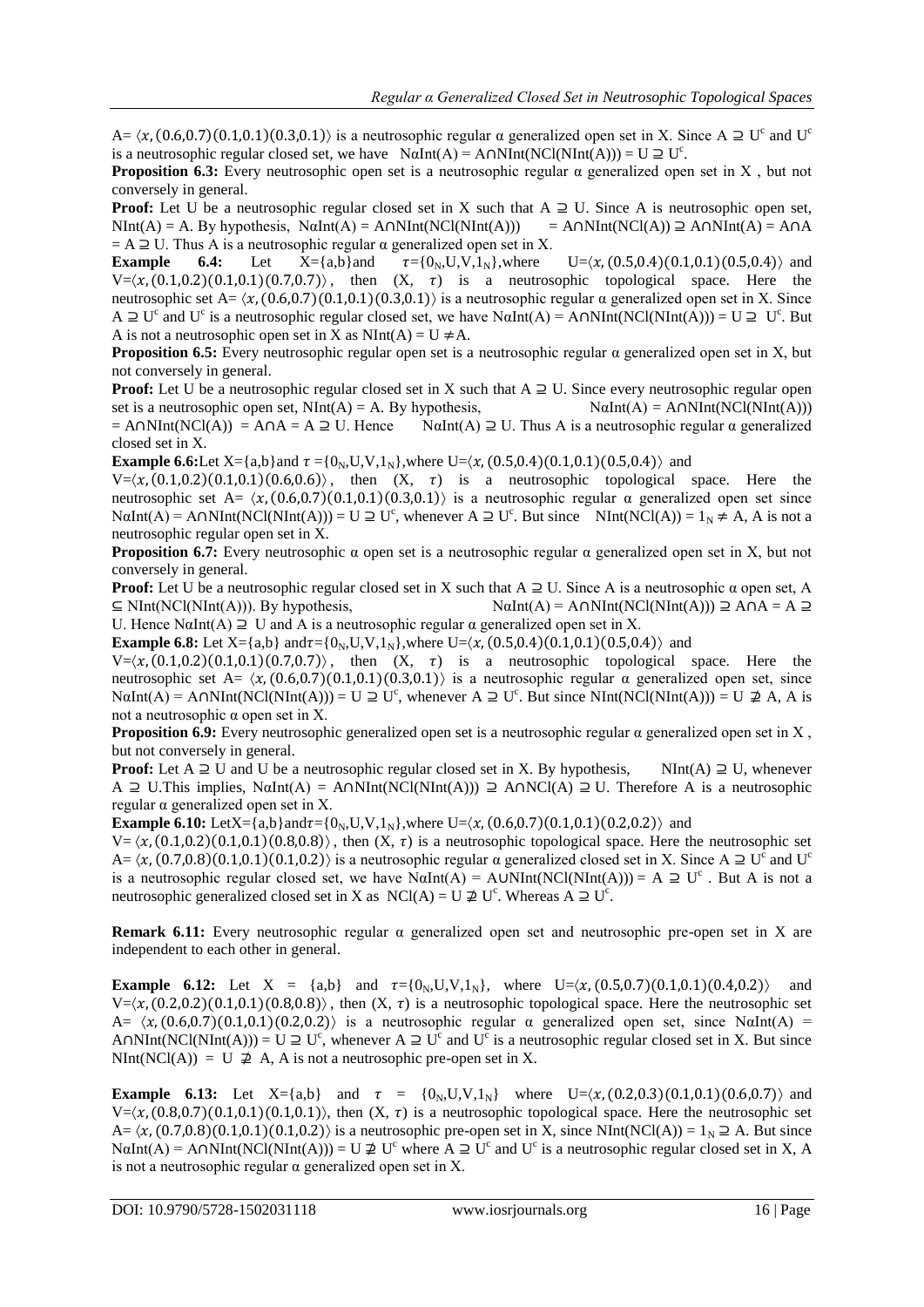**Remark 6.14:** Every neutrosophic regular α generalized open set and neutrosophic semi-open set in X are independent to each other in general.

**Example 6.15:** Let  $X = \{a,b\}$  and  $\tau = \{0_N, U, V, 1_N\}$ , where  $U = \langle \chi, (0.6, 0.7), (0.1, 0.1), (0.4, 0.2) \rangle$  and  $V=\langle x, (0.1,0.2), (0.1,0.1), (0.7,0.8) \rangle$ , then  $(X, \tau)$  is a neutrosophic topological space. Here the neutrosophic set  $A= \langle x, (0.8, 0.7) (0.1, 0.1) (0.2, 0.1) \rangle$  is a neutrosophic regular  $\alpha$  generalized open set, since NαInt(A) = A∩NInt(NCl(NInt(A))) = U  $\supseteq U^c$ , whenever A  $\supseteq U^c$  $NCl(NInt(A)) = V^c \not\supseteq A$ , A is not a neutrosophic semi-open set in X.

**Example 6.16:** Let  $X = \{a,b\}$  and  $\tau = \{0_N, U, V, 1_N\}$  where  $U = \langle x, (0.5, 0.2), (0.1, 0.1), (0.5, 0.8) \rangle$  and  $V = \langle x, (0.2, 0.2), (0.1, 0.1), (0.8, 0.8) \rangle$ , then  $(X, \tau)$  is a neutrosophic topological space. Here the neutrosophic set A=  $\langle x, (0.5,0.8)(0.1,0.1)(0.5,0.2) \rangle$  is a neutrosophic semi-open set in X, since NCl(NInt(A)) = U<sup>c</sup>  $\supseteq$  A. But since N $\alpha$ Int(A) = A $\cap$ NInt(NCl(NInt(A))) = U  $\nexists$  U<sup>c</sup> where A  $\supseteq$  U<sup>c</sup> and U<sup>c</sup> is a neutrosophic regular closed set in X, A is not a neutrosophic regular  $\alpha$  generalized open set in X.

The relation between various types of neutrosophic open sets are given in the following diagram:



**Proposition 6.17:** The intersection of two neutrosophic regular  $\alpha$  generalized open sets is a neutrosophic regular α generalized open set in X.

**Proof:** Let A and B be the neutrosophic regular  $\alpha$  generalized open sets in X. Let A∩B  $\supseteq$  U and U be a neutrosophic regular closed set in X, where A  $\supseteq$  U and B  $\supseteq$  U. Then NαInt(A∩B) =  $(A \cap B) \cap NInt(NCI(NInt(A \cap B))) \supseteq (A \cap B) \cap NInt(A \cap B) = (A \cap B) \cap NInt(A) \cap NInt(B) \supseteq U$ , by hypothesis. Hence A  $\cap$  B is also a neutrosophic regular  $\alpha$  generalized open set in X.

**Proposition 6.18:** If A is both a neutrosophic regular closed set and neutrosophic regular α generalized open set in X, then A is a neutrosophic regular generalized open set in X.

**Proof:** Let  $A \supseteq U$  and U be a neutrosophic regular closed set in X. By hypothesis, we have  $N\alpha Int(A) \supseteq U$  and  $NInt(A) = NInt(NCl(NInt(A))) \supseteq A \cap NInt(NCl(NInt(A))) = N\alpha Int(A) \supseteq U$ . Hence A is a neutrosophic regular generalized open set in X.

**Proposition 6.19:** If A is both a neutrosophic pre-closed set and neutrosophic regular  $\alpha$  generalized open set in X, then A is a neutrosophic regular generalized open set in X.

**Proof:** Let  $A \supseteq U$  and U be a neutrosophic regular closed set in X. By hypothesis we have  $N\alpha Int(A) \supseteq U$  and  $NInt(A) \supseteq NInt(NCl(NInt(A))) \supseteq ANNCl(NInt(NCl(A))) = N\alpha Int(A) \supseteq U$ . Hence A is a neutrosophic regular generalized open set in X.

**Proposition 6.20:** Let A be a neutrosophic regular  $\alpha$  generalized open set in X and A  $\supseteq$  B  $\supseteq$  NaInt(A), then B is a neutrosophic regular  $\alpha$  generalized open set in X.

**Proof:** Let A be a neutrosophic regular  $\alpha$  generalized open set in X and B be a neutrosophic set in X. Let A  $\supseteq$  B  $\supseteq$  NαInt(A). Then A<sup>c</sup> is a neutrosophic regular α generalized closed set in X and A<sup>c</sup> ⊆ B<sup>c</sup> ⊆ NαCl(A<sup>c</sup>). Then B<sup>c</sup> is a neutrosophic regular  $\alpha$  generalized closed set in X [5]. Hence B is a neutrosophic regular  $\alpha$  generalized open set in X.

**Proposition 6.21:** If A is a neutrosophic regular closed set in X and a neutrosophic regular  $\alpha$  generalized open set in X. Then A is a neutrosophic  $\alpha$  open set in X.

**Proof:** As  $A \supseteq A$ , by the hypothesis, NαInt(A)  $\supseteq A$ . But we have  $A \supseteq N\alpha \text{Int}(A)$ . This implies N $\alpha \text{Int}(A) = A$ . Hence A is a neutrosophic  $\alpha$  open set in X.

**Proposition 6.22:** Let  $(X, \tau)$  be a neutrosophic topological space and every B be a neutrosophic regular closed set,  $B \subseteq A \subseteq NInt(NCI(B))$ . Then A is a neutrosophic regular  $\alpha$  generalized open set in X.